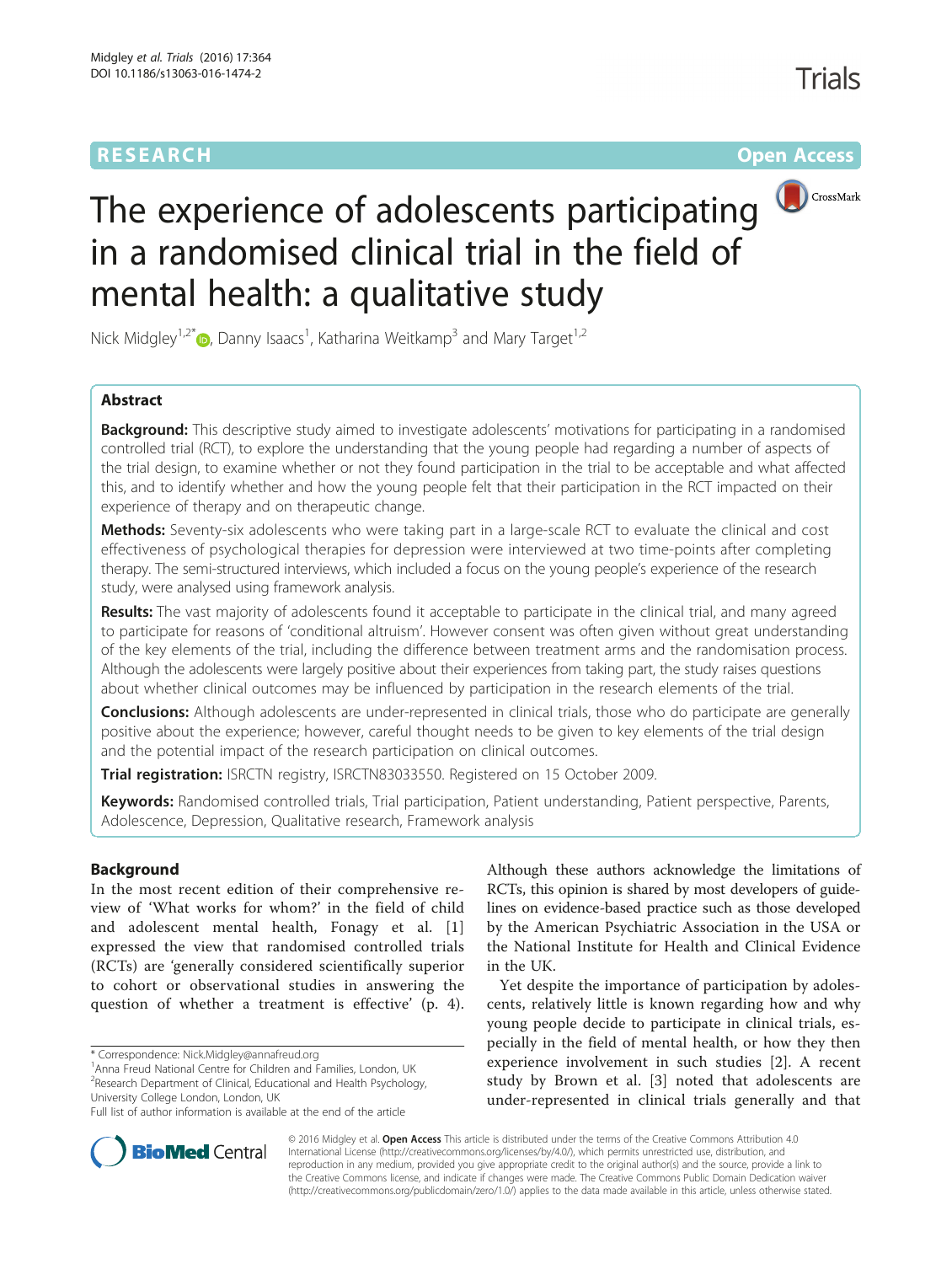'little is known about adolescents' knowledge and attitudes surrounding clinical trials' (p. 213). Brown et al.'s own questionnaire survey of 82 high school students in Michigan found that only 33 % of those surveyed had ever heard of a clinical trial, and understanding about trials was poor. However, attitudes toward taking part were somewhat more positive.

The literature examining the experience of *adults* who have participated in clinical trials is somewhat more extensive. In a systematic review article by O'Cathain et al. [[2\]](#page-11-0), 54 studies were identified which had examined the design, process and conduct of clinical trials using qualitative methodologies. Among these were studies that examined how and why participants decided to take part in clinical trials, their understanding of trial design and whether trial design was considered acceptable to those who took part.

Most research examining the views of adults taking part in clinical trials has focused on studies evaluating medical treatments. However, Notley et al. [\[4](#page-11-0)], in a well-designed study examining the views of 13 young adults on their involvement in a trial of social recovery cognitive-behavioural therapy, found that practicalities relating to participation, such as the time and location of research meetings and flexibility in relation to these from the research staff, were important factors in the patient's experience of taking part. Participants also expressed positive surprise at their levels of disclosure in research assessment meetings, and stated that this might have happened as a result of the researcher being supportive, non-judgmental and empathetic. Taken together, these findings may suggest that the patients' experience of participation in a research trial is acceptable if they experience research staff in such positive ways and if they feel that they are getting something positive from the experience of taking part in the trial.

When it comes to adolescents, a certain amount of literature exists in the field of physical health—especially oncology—regarding the recruitment and decision-making process as to whether to participate in research or not, from the perspective of both adolescents and their parents (e.g. [\[5](#page-11-0)–[8\]](#page-11-0)). Very few studies, however, have focused on the experience of adolescents after they have chosen to participate in a trial, and research related to young people's involvement in clinical trials evaluating the effectiveness of psychological therapies is completely lacking.

In conclusion, whilst a reasonable amount of knowledge is available about the experience of *adults* who have taken part in clinical trials in the field of medicine, and a few studies that have looked at the experience of those taking part in trials evaluating psychological therapies, no research is available that explored the experience of adolescents participating in clinical trials of psychological therapies, and relatively little research is available on young people's participation in clinical trials generally. Where such research has taken place, it has mostly focused on the decision to participate, with less attention paid to the experience of actually taking part in a trial. But exploring such experiences is important for two key reasons. First, it is essential to know whether the core elements of clinical trials (recruitment, randomisation, and on-going data collection) are understood and found acceptable or not to adolescents. Such information is crucial to inform the design of future clinical trials in a way that is ethical for those being asked to participate. Second, given the debates about the transferability of trial findings to the routine clinical practice [\[9](#page-11-0)], it is important to understand, from the perspective of the young people themselves, whether participating in the trial impacted on the treatment they received. Was the therapeutic impact of the intervention different because it was taking place in the context of a clinical trial?

The aims of this study, therefore, were (1) to explore adolescents' understanding and motivations for participating in an RCT investigating the therapeutic efficacy of three treatments for adolescent depression, (2) to explore whether or not the young people found participation in the trial to be acceptable and what affected this, and (3) to explore whether and how the young people felt that their participation in the RCT impacted on their experience of therapy and upon therapeutic change.

#### Methods

#### Setting for the study

All the adolescents interviewed for this study were taking part in a large, multi-centre, randomised controlled trial, the Improving Mood through Psychoanalytic and Cognitive-Behavioural Therapy (IMPACT) Study (for full details of the study, see [[10](#page-11-0)]). IMPACT is a pragmatic superiority trial comparing the relative clinical effectiveness of three psychological treatments for adolescent depression, with established evidence of efficacy for evoking clinical remission in the short term (i.e. 3– 6 months). The three treatment approaches tested in this study were a manualised form of specialist clinical care termed brief psychosocial intervention (BPI), short-term psychoanalytic psychotherapy (STPP) and cognitive behavioural therapy (CBT).

#### Participants and recruitment

Potential participants in the IMPACT trial were identified by clinical staff from routine referrals to the participating Child and Adolescent Mental Health Service (CAMHS) clinics. The assessing clinicians informed the young person and the parents/carers about the trial and invited them to consider taking part. They were told that the study team would be in touch if they expressed an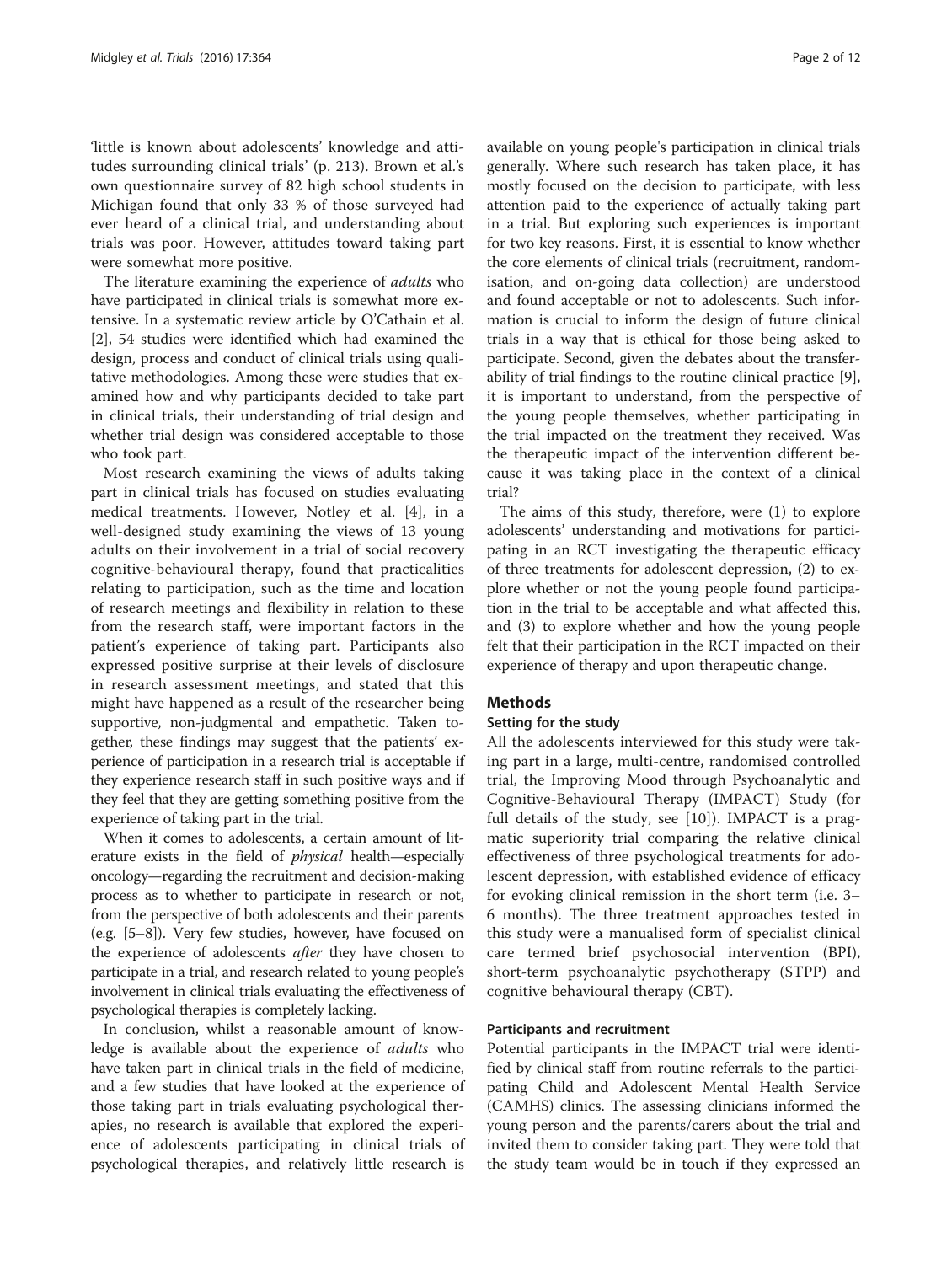interest to participate, and that recruitment would depend on research assessments of whether the patient met the inclusion and the exclusion criteria.

The participants and their parents or legal guardians were then sent information sheets about the trial and were asked if they were willing to be contacted by a researcher, who then met participants and invited them to sign a consent form. In agreeing to participate in this pragmatic clinical trial, the young people were agreeing to be randomised to one of the three treatment arms. As the trial was examining levels of relapse in the medium term, participants were also agreeing to attend six research assessment meetings across an 86-week period, in each of which they and their parents or carers were asked to complete a substantial number of structured assessments. These assessments were a mixture of structured interviews and self-report questionnaires on various aspects of their psychological well-being, and usually took approximately 1.5 hours to complete (for full details, see [[10](#page-11-0)]). The information sheet explained that young people would be offered a £10 voucher for attending each assessment meeting (see [[10\]](#page-11-0)). Following randomisation, all patients in the trial were treated by appropriately trained and supervised CAMHS staff working in the participating clinics.

A total of 465 young people were recruited to the IMPACT study, with a mean age of 15.6 years (SD 1.4). A total of 348 (75 %) were females, and 117 male (25 %). Of these participants, 85 % (382/450) described their ethnicity as White British. At the point at which the young people had been recruited to the study, all met the diagnostic criteria for moderate to severe depression, based on the Kiddie-SADS [\[11](#page-11-0)]. The IMPACT study took place across different parts of the UK; the recruitment numbers were 127 for North London, 185 for East Anglia and 153 for the North-West (Manchester and the Wirral). Findings regarding the comparative clinical and cost effectiveness of the interventions are expected in 2016.

Alongside the IMPACT study, a sub-study known as IMPACT-ME [[12](#page-11-0)] aimed to explore the experience of the participants taking part in the London arm of the IMPACT trial (for other findings from this study, see [[13](#page-11-0)–[15](#page-11-0)]). Recruitment for this substudy began slightly later than the main clinical trial, in September 2011, with all young people recruited in London being asked for additional consent to take part in two semi-structured interviews taking place 36 weeks and 86 weeks after they had joined the IMPACT trial. The participants for the sub-study reported in this paper, therefore, were 76 adolescents who were recruited to the London arm of the IMPACT study between September 2011 and December 2012 and who completed at least one of the two post-therapy semi-structured

interviews. Closely matching the total sample in the IMPACT trial, the average age of these 76 young people was 15.35 years, and 76 % were female. Based on a review of all key characteristics, this sub-sample was broadly representative of the participants in the London arm of the trial itself.

#### Data collection

For the study reported here, a qualitative approach was taken, as the aim was to allow the young people to describe in depth their experience of participating in the trial, as well as their views of the psychological therapy and their understanding of any changes in their depression that took place during and after therapy. We chose qualitative research, because it aims to describe and understand social or human phenomena. The research process is reflexive and interactive and allows the participants to express their experiences in their own words. Verbal or visual data is interpreted based on distinct methodological traditions to get a complex holistic picture [[16\]](#page-11-0). In the current study, young people were interviewed using a semi-structured protocol, the Experience of Therapy Interview (ETI) (Midgley N, Ansaldo F, Parkinson S, Holmes J, Stapley E, Target M: Expectations of therapy interview (young person and parent versions), unpublished). The interview schedule covered three key areas: the difficulties that brought the young person into therapy, the participant's experience of therapy, and how it had been to participate in the IMPACT study.

Interviews were conducted on two occasions: at the end of therapy (36 weeks) and again at 1-year follow-up (86 weeks). These interviews were carried out at a different time from the research assessment meetings for the IMPACT trial itself and by a different team of researchers (this was done primarily so that the research assistants working on the IMPACT trial would not be un-blinded to the treatment allocation, given that the qualitative interviews included an in-depth exploration of the young person's experience of therapy; it also aimed to make it easier for the young people to speak openly about their experience of involvement in the trial, including both positive and negative aspects). In line with guidance on qualitative interviewing, researchers were encouraged to follow the young person's lead, but follow up with further questions in order to gain as deep an understanding as possible of their experience. All interviews for this sub-study were carried out by post-graduate psychologists, who were given a half-day training session in semi-structured interviewing using the ETI, and were offered feedback on interviewing technique following their initial interviews with young people.

Interviews were audio-recorded with interviewee consent. The interviews at 36 weeks took place between October 2011 and January 2014, and the interviews at 86 weeks between August 2012 and January 2015;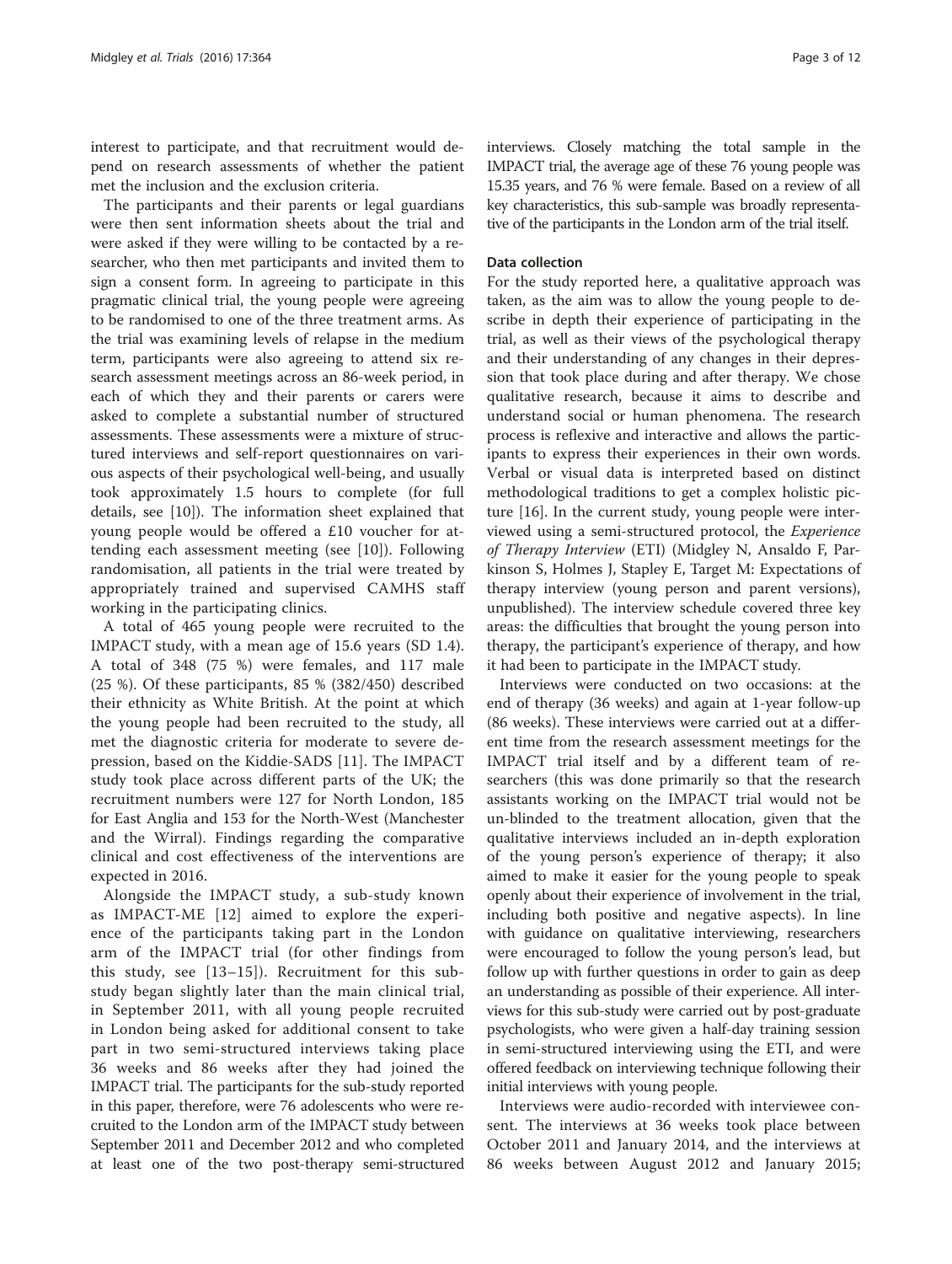70.5 % of the young people had interviews at both time points. All interviews took place in the young person's home or at their local CAMHS, depending on the young person's preference.

#### Data analysis

All interviews were transcribed and then analysed using framework analysis (FA) [[17\]](#page-11-0), a method of qualitative data analysis that was originally developed in the context of social policy research in the UK but has recently become increasingly popular in the fields of nursing and psychology. Sitting within the family of broadly 'thematic' approaches, FA provides a flexible but structured approach to data management and data analysis, which is especially suitable for studies which have quite focused research questions, a relatively large amount of qualitative data that needs to be managed, and a priori issues to investigate [\[18](#page-11-0)]. It also lends itself to studies where qualitative data analysis is carried out by a team working together, rather than an individual researcher. The approach has also been integrated with the NVivo10 qualitative software package [[19\]](#page-11-0), which was used in this study.

We followed the five stages of framework analysis, as outlined by Ritchie and Spencer [[17](#page-11-0)]. Two of the authors (DI and KW) developed a coding framework focusing on the main research questions, under the supervision of NM and MT. They coded the first 20 interviews together with the aim to develop a comprehensive, consistent and clear coding framework. The first author then coded a number of additional interviews using this framework, to ensure that it was sufficient, comprehensive and reliable. Further revisions were made to the coding framework based on this process, and then, DI and KW continued to code the remaining interviews using the coding framework. In addition to the inductive coding based on the framework, each case was coded at a global level in terms of main motivation for participation, general acceptability of participation, and the overall understanding/lack of understanding of participating in the RCT. Based on these 'global' ratings, frequencies will be reported in the results section. (A more detailed account of the use of framework analysis in this study can be found in [\[20](#page-11-0)]).

#### Results

Findings are presented in three sections, following the three research aims of the study. Each section is reported in a narrative form, but numbers are given to indicate how common each theme was. However, not all participants made reference to experiences that related to every category within the framework, and in some cases, data from one interview could be coded to several categories (for example, when a young person spoke about several reasons for choosing to participate in the study); therefore, the total number of young people reported for each category does not always add up to 76. In our findings, the terms 'young people' and 'adolescents' are used interchangeably.

#### Young people's understanding and motivations for participating in the RCT

Although the semi-structured interview did not set out to systematically assess the level of understanding of the trial design, the way young people spoke about the IMPACT study revealed their various understandings of different elements of the research, including the study objectives, key features of the design such as randomisation, and the relationship between treatment and research. Overall, 34/76 participants demonstrated an understanding of the study, compared to 33/76 who seemed to have a general lack of understanding. One young person expressed a lack of understanding in the following way:

I probably didn't understand it as well as I should have. I don't even know the one I'm doing now, it's really bad. Because I was reading them and they all kind of sounded the same to me, apart from one with antidepressants or something. I didn't really know the differences, I was just thinking I'm getting therapy, that's that. (female, 16)

Whilst some participants demonstrated their understanding that the study was aiming to help young people with depression, others showed a more detailed understanding that the study aimed to compare therapeutic efficacy of three different types of treatment:

As far as I know it's to do with working out what type of therapy works best for teenagers or people, I think it's from 11 to 16 or something. Cos there was Cognitive Be- there was cognitive therapy, psychotherapy…um, one that was a bit more like counselling…and I think there was one other one. And then like we all got picked one at random and then…they checked – so they monitored us to see if we were getting better and then, from that they'd do something sciency and then work out which one's best. (female, 14)

Despite the fact that approximately half of the young people did not seem to fully understand what the trial was about, these participants were nevertheless able to offer a number of different reasons why they had agreed to participate in the study. Of all those mentioned, helping others or contributing to understanding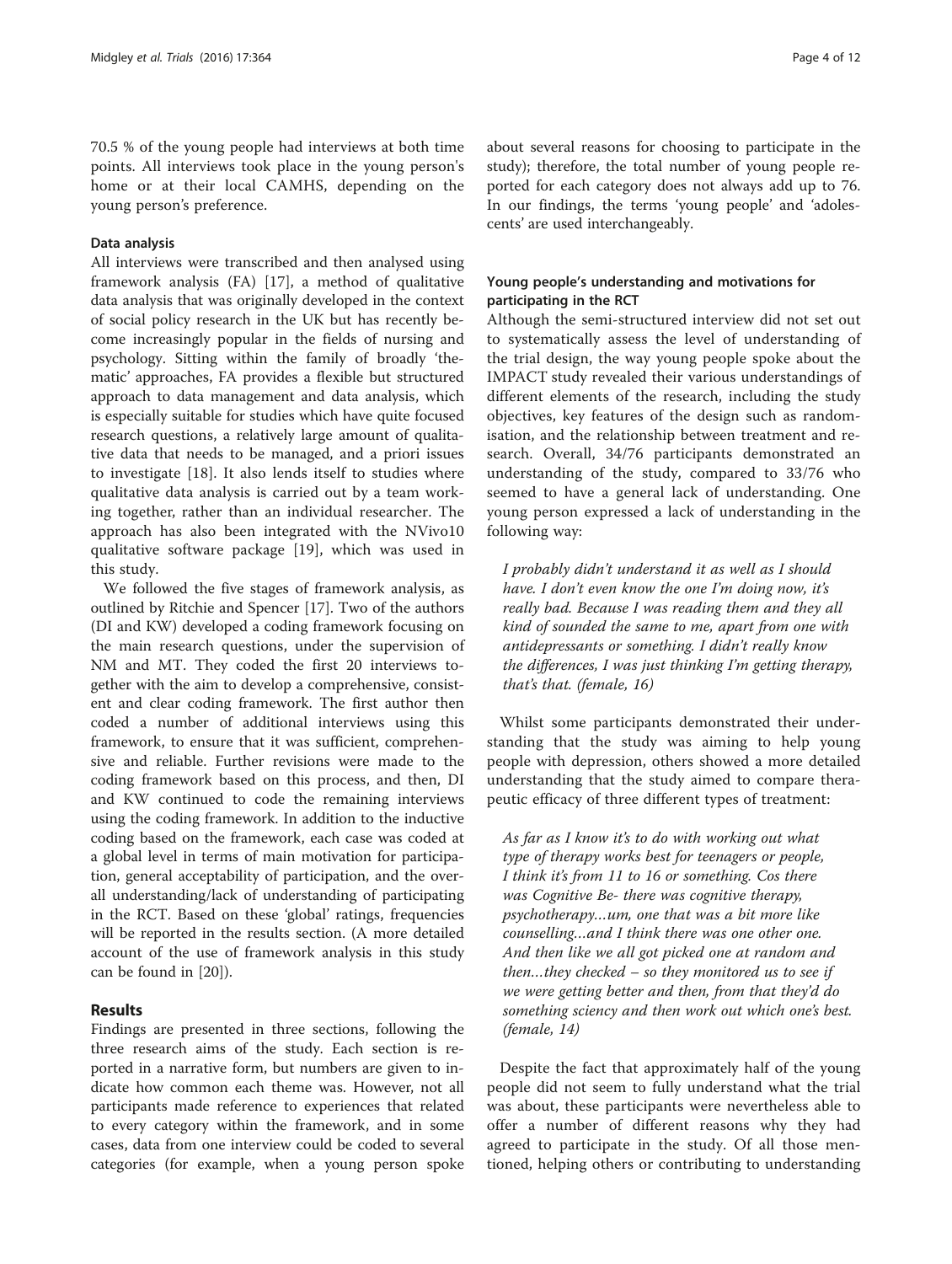of depression was the most common, with 36/76 participants raising this:

Well, I don't know how much I'm helping but just knowing, just knowing that even if I contribute by one percent in helping another individual then I think that's just, it's better than zero percent. (female, 16)

Thirteen of 76 young people spoke about their participation in the study in relation to getting treatment or help. Although it was made clear that they would receive an intervention whether or not they chose to participate in the trial, these adolescents described how they believed that taking part in the study would lead them to getting help or treatment. More specifically, three young people spoke of motivation to take part in the study due to a belief that they would getter better help or treatment, as everything would have to be 'done by the books'. For one participant, the prestige of the study seemed to influence how the participant perceived the treatment to be received:

It just sounded like it sounded like bigger, like more successful, and…that it might actually be able to help me. (female, 16)

Furthermore, five young people stated that they participated in the study because they believed it would offer them quicker access to treatment or help:

He offered me IMPACT or he was like 'well you can have normal therapy but you would have - but then you would be put onto a waiting list'…So I was like, yeah I'll do IMPACT. (female, 17)

Eleven young people spoke about taking part in the study because the research itself 'sounded really interesting' (female, 15). Whereas one young person vehemently stated that she did not think young people should be paid for taking part, five others spoke of the money they were paid for taking part as an important motivator.

I like the idea they pay you for it. I'm not gonna lie (laughs). It's really  $-$  it's a very good incentive. (female, 17)

Six participants spoke about how they liked the opportunity to be part of the research because it made them feel less isolated. One young person spoke specifically about the other people in the study and gave the impression that knowing that other young people were in the same position as her was in some way reassuring:

It's weird to think that so many other people over the country are, like you know  $-$  people are coming to their house as well, and they're getting interviewed and like spoken to. (female, 16)

### The acceptability to young people of taking part in the trial

Based on their interviews, 71/76 (93 %) of the participants found participation to be generally acceptable, with only four finding participation to be generally unacceptable. One participant was fairly typical of this positive view, when she said:

I think it's been like quite a good experience… it feels interesting I suppose to- to know that like you're kind of part of the study (female, 16)

More specifically, 21 young people talked about how taking part in the study—in particular the regular research assessment meetings—had helped them to see the progress that they had made:

Yeah, it was a really good way. And although I thought like, 'Oh, you know like, why do they have to come. Like I'm better now'. But when they got here, and I actually started like talking to them and like doing the things I thought of…it felt good. It's like you really can see the progress you've made. (female, 16)

Despite the overall sense that participating in the trial had been acceptable, 40 participants spoke about specific aspects that they had found less acceptable. The questionnaires in particular seem to have been experienced as too time consuming. Young people stated that the questions were often repetitive, felt irrelevant, completing the questionnaires was tedious, and that it was difficult to focus on completing the questionnaires because of the length. Furthermore, some felt that the questionnaires were unreliable, as the questions often asked about how one had been feeling within a specific time-period, and they did not feel it was possible to answer such questions accurately or meaningfully. Some participants also reported finding the interviews and the questions asked somewhat intrusive or invasive, for example questions about suicide. This participant was fairly typical when he responded to a question about how he felt the research should have been done differently:

Make [the research assessment meetings] not as long. They're quite long and there's lots of questionnaires and sometimes it's difficult to answer everything right cos you're just kind of ticking off stuff… Because sometimes you just  $-$  it gets to the point where you're just like 'ok, getting a bit tired of this now' and then you don't feel like what you're saying is particularly useful because it's not not true but not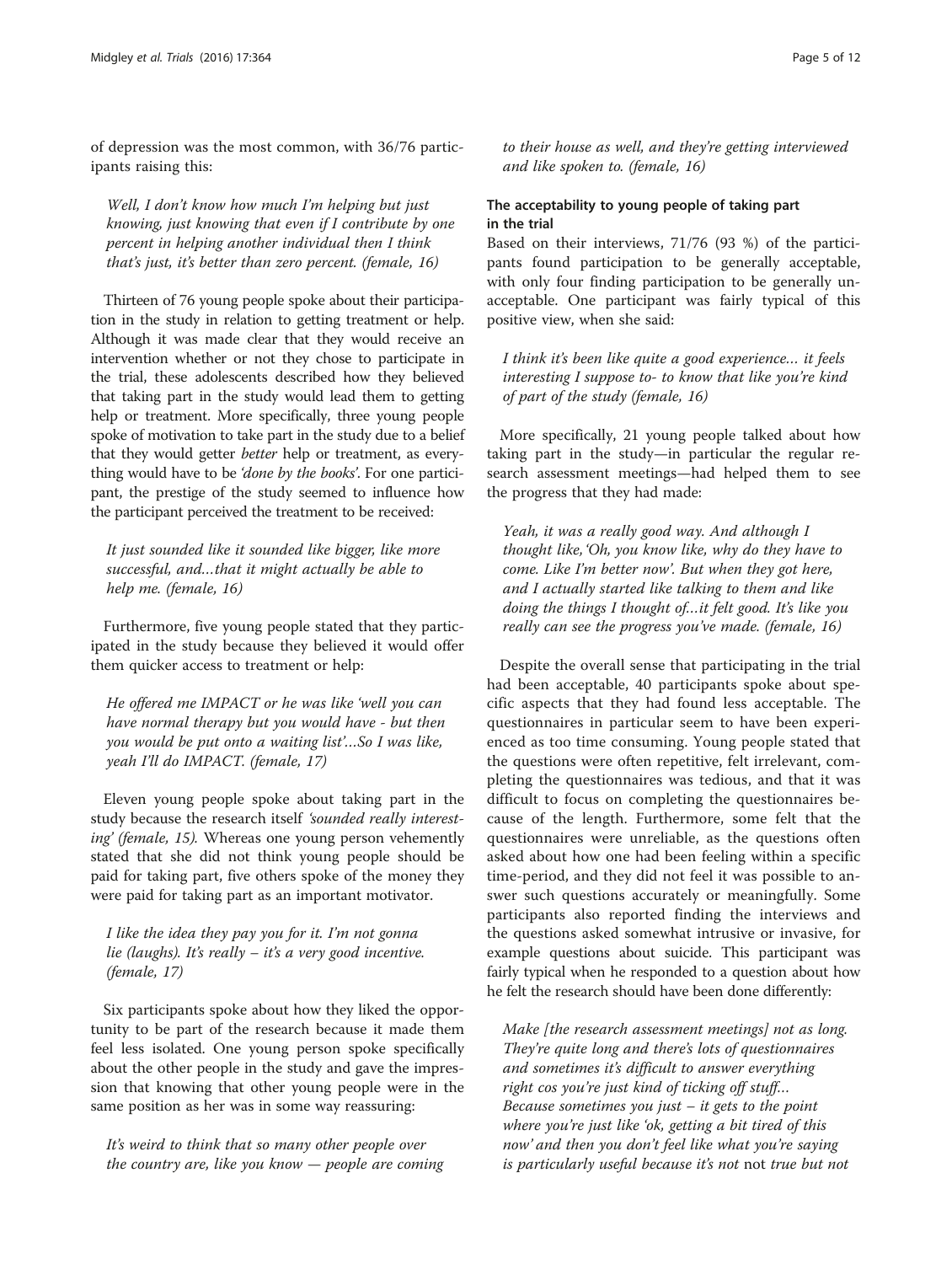–you're just saying things as quickly as possible cos you wanna stop. (male, 16)

On the other hand, 23 participants found completing the questionnaires to be manageable, particularly as they progressed through the study. (The number of measures used in the study was reduced at later assessment points, in the light of negative feedback from participants about the baseline assessments). In addition, a few young people reported that completing the questionnaires had been helpful, enabling one to see a wider range of perspectives or views, helping one to see change and encouraging one to think and examine their difficulties and develop a better understanding.

There's like loads of questions but like it really makes you think about stuff and it really like examines everything and even though I don't like examining… it's kind of like, I dunno, it felt like more helpful - like I thought about things that could be related, that wasn't like my phobias and stuff and I was just like… it definitely - it definitely helped me understand myself a bit more. (female, 16)

Just under half (35/76) of the young people spoke about the process of randomisation, and of these, 15 showed an understanding of the randomisation process, most commonly explaining that randomisation made things fair:

I think it's a good method… It's not biased or anything so, yeah, so that's better, randomly allocating them. (female, 15)

In comparison, 20 participants seemed to have a lack of understanding or, in a few cases, explicit misunderstanding about randomisation. Some had a difficult time remembering the randomisation process, and one questioned whether it had actually taken place. Most commonly, the belief was expressed that within randomisation, the professionals would have chosen the treatment that was best for their individual needs. This was stated explicitly by seven young people:

I just thought well they would know what, which treatment would be best for me so I didn't really think about it that much. (female, 16)

For 14 participants, being randomised to a treatment was a source of concern for them regarding their participation in the trial. Anxieties about not knowing which therapy one will get, a feeling of a lack of information about each therapy leading to anxiety about being allocated a 'bad' one, or one that would not suit their needs

or work, or believing that some were not even designed to treat depression were present in the narratives of these young people. They expressed that it would have been better if choice was given rather than random allocation; choice based on knowledge of the young person and their needs. One young person described feeling 'annoyed' at the possibility that there could have been a therapy better suited to them:

I think maybe the random allocated way about it isn't really the right way to go cos there's obviously some people with worse issues than others, so if there's different things that you can choose from, why would you randomly put them in, would you not want to kinda look at their background or 'this would be better for that person, this would be better for that person'? (female, 15)

Furthermore, 11 young people were unhappy about the outcome of the randomisation process, stating that they would have preferred a different treatment arm as they felt it would have been more helpful. Others expressed a wish to try all three to see which would work best for them. However, very few young people seemed to have a clear understanding of what the three different treatment options involved. For one young person, the idea that the three possible treatments were different seemed to mean that they were not all treatments for depression; however, when this was explained to the participant by a research assistant, the participant seemed to gain greater understanding about the relative aims of each treatment:

Oh no it was, it was before they actually told me about it 'cause I thought they were, like I knew they were the all the same thing, but I didn't realise they were helping for the same thing. 'Cause when she said it was three different treatments, I thought they were completely different, but when she explained it, I realised they were all actually related, and to do with the same thing. (female, 16)

Thirty-eight of the participants spoke about finding it difficult to remember the differences between the treatment options, and perhaps most significantly, when they could remember that there were three options, they reported that they all sounded the same or that it was difficult to know what the difference was between them. When asked how they felt about the randomisation process, one young person stated:

I probably didn't understand it as well as I should have. I don't even know the one I'm doing now, it's really bad. Because I was reading them and they all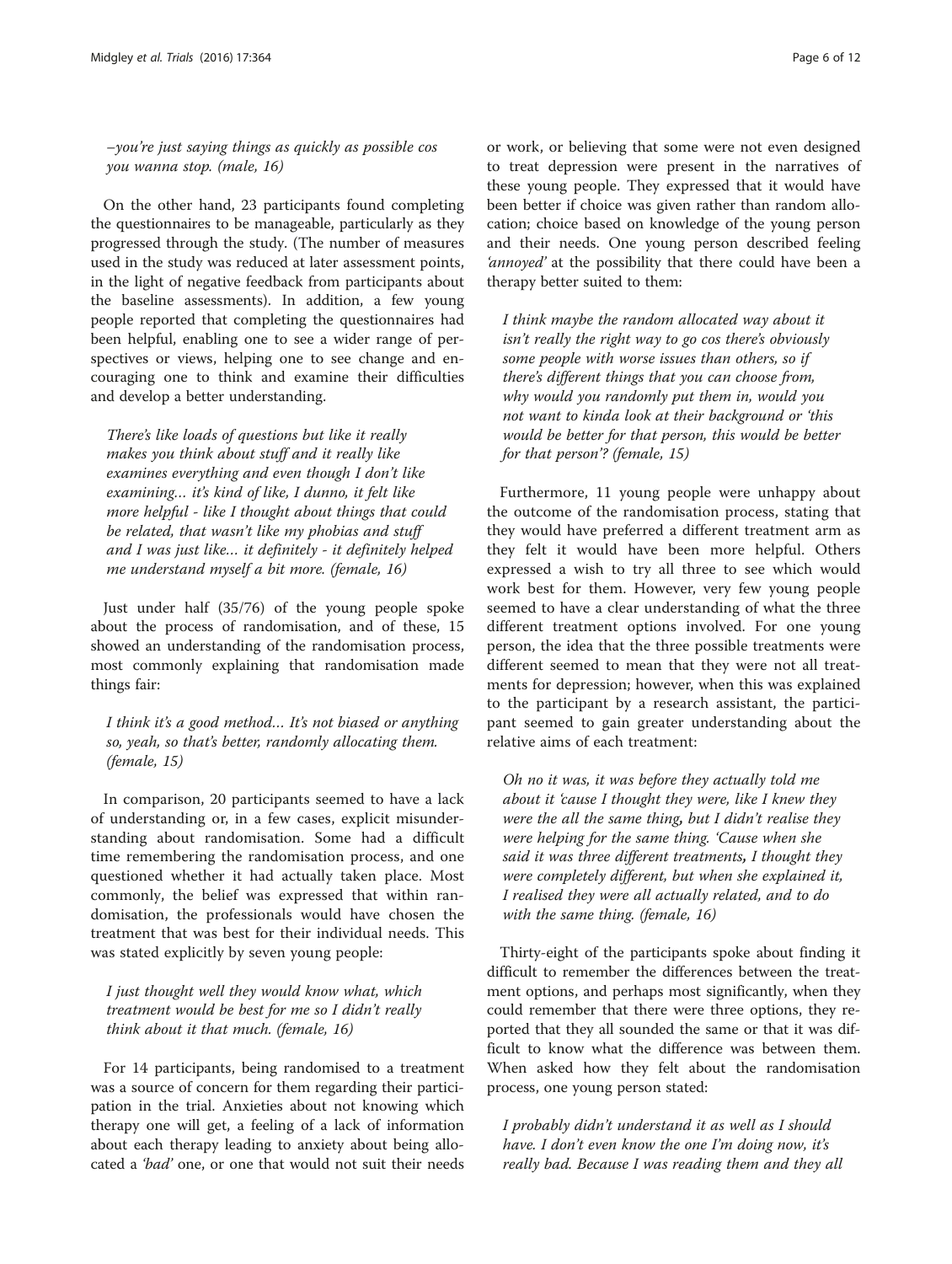kind of sounded the same to me, apart from one with antidepressants or something. I didn't really know the differences, I was just thinking I'm getting therapy, that's that. (female, 16)

Despite not fully understanding how the treatment options differed, 22 young people seemed to find the randomisation process fairly acceptable, particularly once they had been reassured that all three treatment arms were expected to be effective. In addition, they expressed that they were happy to be getting help, regardless of the treatment arm to which they were allocated, or that their lack of experience and knowledge about therapy meant that it would be better to 'leave it to the experts'. The idea that randomisation was a 'fair' and 'not biased' way to decide which therapy each young person received was also expressed. In contrast to those unhappy about the outcome, 22 others seemed to be happy about the treatment allocated to them. These young people seemed to feel that they had been given 'the correct' treatment or the one they were hoping to get, or that any of the treatments would have been helpful.

Of all the elements of the research, the topic that participants spoke most often about was the meeting with the research assistants. Fifty-five of 76 of the young people reported positive experiences with the research assistants, which seemed to contribute to acceptability of participation. Research assistants were described as friendly, nice, easy to talk to, not judgemental, polite and interested. Participants reflected that flexibility from the research assistants in terms of location and timing of meetings and the questions asked during the meetings made them feel more comfortable and enabled them to talk. They also described that it felt more like they were talking to a peer, that is, more normal and less formal, perhaps because the research assistants were closer in age than their therapists:

They'd come to me so I was at my house, so I felt more comfortable. Rather than going to someone that I don't really know, and going to a place that I've never been to before, you just felt more comfortable… and if I wanted to change to different question we could, and then we could come back to it. (female, 15)

However, 14 participants reported less positive experiences of the meetings with the research assistants. It was described as 'weird', 'strange', and 'scary' to have the research assistants come to the young person's house and for the participant to tell this new person about their difficulties. For one young person it also felt 'heavy' to be asked questions about their difficulties, and another described disliking the approach that a research assistant took in persisting with a line of questioning, when the participant had given an answer.

The nature of the study was such that different research assistants met with the adolescents over time. Twenty-one of the participants reflected that they did not mind changes in the research assistants to whom they spoke. For some, not seeing previous research assistants again meant that they could talk more openly; for others, the feeling was expressed that changes in the research assistants did not matter, as they were not there to develop close relationships but to ask questions. However, 26 young people seemed to value the consistency in the research assistants they met with and found inconsistency to be more unacceptable. Having to start all over again with a new person seemed to make it more difficult and less comfortable for the young people to talk about their experiences:

To see so many different faces and to explain your story over and over and over again it is hard, it is difficult… I don't know how many people I've had - I've had well over 20 people come to this house and see me and I've had to explain my story every single time. (female, 14)

For 14 participants, the fact that the therapy and the research meetings were tape recorded was described as 'weird' or 'awkward'. Young people seemed to feel conscious of the recorder and the fact that there would be a record of what they were saying. This seems to have contributed to a feeling that it was 'scary' to be tape recorded. However, 29 participants stated that they got used to the tape recorder over time, and that it did not seem to be something that bothered them or that they thought too much about:

It wasn't too bad… I mean I didn't really pay attention to the recorder that much… I mean I would occasionally look at it but I wouldn't really… be wary of what I'm saying knowing that I'm being recorded. (male, 17)

### How participating in the trial impacted on the experience of therapy and therapeutic change

During their interviews, 40/76 participants spoke about the relationship between the therapy they were receiving and the study itself. This was predominantly in an indirect manner, whilst describing how they thought of their therapy and their participation in research meetings. Of these, 15 young people seemed to perceive research and therapy to be one and the same or to have a significant amount of confusion or lack of clarity over the differences between research and therapy. Quite often this was demonstrated in the way they used the term 'IMPACT' to refer both to the therapy they received and the study itself. In some cases, the interview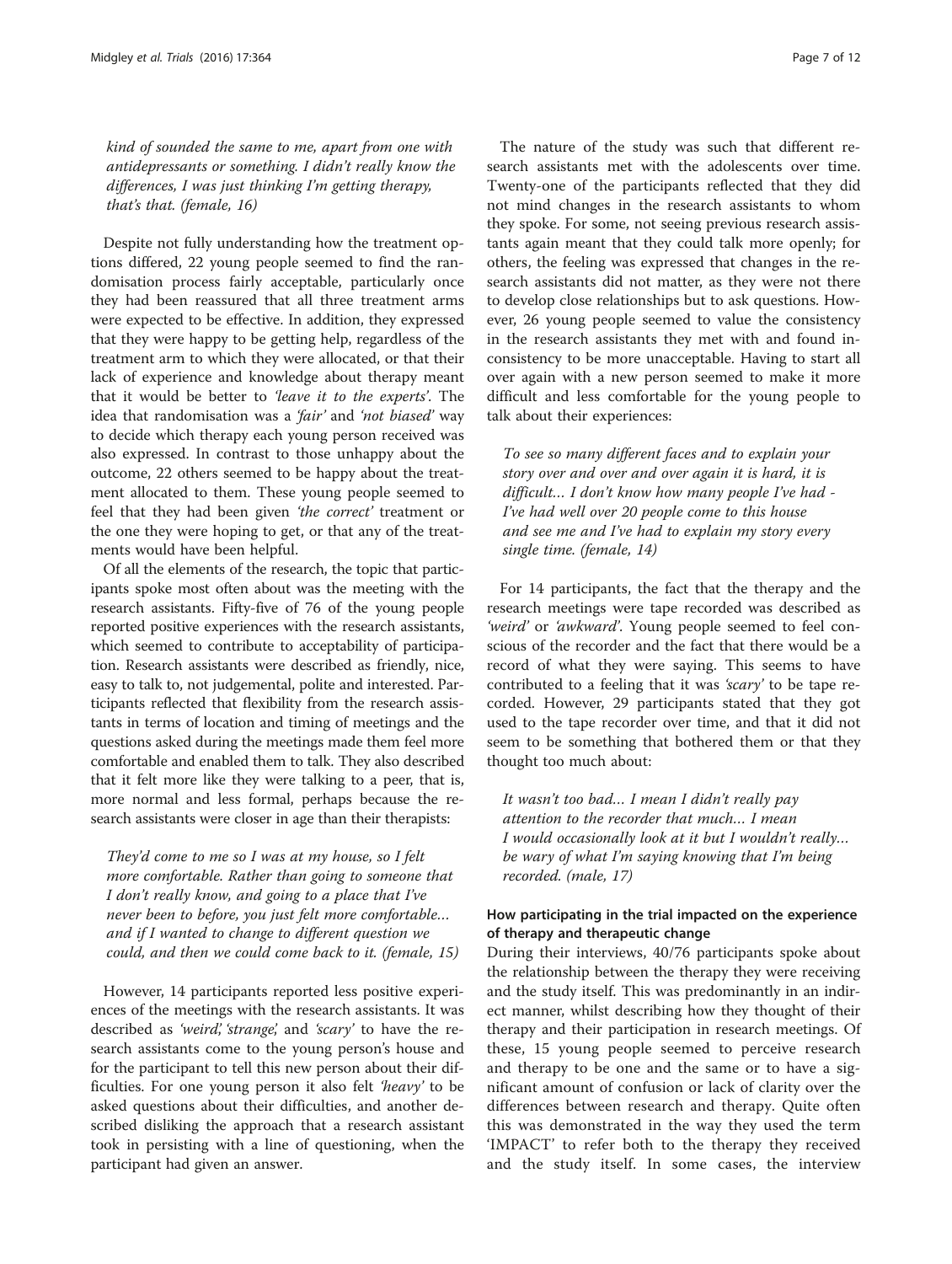process itself made them aware of their confusion, as in the following exchange:

I: How did you feel about those [research assessment] meetings...

P: They were alright… I thought they were just part of the therapy… I: Right okay… P: Well not part of the - cos they did ask me about my depression and stuff

I: Yeah…

P: Wait, are you the same people? (male, 17)

The other 25 participants who spoke about the relationship between the treatment and research did appear to have an idea that they were distinct from one another, but how they saw this distinction was often quite varied. As one put it:

Cos obviously it's not exactly the same as being in a room with your therapist, I mean it's not exactly the same. I mean with these researchers you can say how your moods and stuff are, but with your therapist you can say like what has actually gone on altogether. (male, 15)

Interestingly, some of these young people could see similarities between the research and therapy even though, fundamentally, they knew that they were distinct things:

It almost feels like they're the same thing but… they're not […] Well the research is much more direct. I'm asked questions as opposed to I say what I want to say and sometimes it's a bit more intense than just sitting there talking to someone. But it's  $$ it feels just fairly similar. (male, 16)

Of the 32 participants who spoke about the relationship between therapy and research meetings, 24 stated that they preferred the research assessment meetings. Amongst the reasons for this were the flexibility in having research meetings at home; questionnaires making one think about and examine things to a greater extent than therapy; a feeling that research assistants were easier to relate to, e.g. being closer in age, 'friendlier' and 'more understanding' than the professionals in CAMHS; and the meetings with researchers were 'less formal':

I think I enjoyed [the meetings with the research assistant] more than the weekly therapist's. Because she's really nice and she's more near my age and I think that's why I feel more comfortable with her, because we kind of talk about the same kind of stuff and almost have the same kind of interests and I think it's easier when you're talking to someone who's close to your age, than someone who's a lot older because they'll understand more. So I felt a bit more comfortable with [the researcher]. (female, 16)

On the other hand, eight participants stated that they preferred therapy over research. Amongst the reasons for this was the feeling that the therapist actually listened as opposed to the researchers who just asked questions, the feeling that therapy was more useful, and that participants could speak about what they wanted to speak about. For some young people, the fact that therapy seemed to be more formal—which others had found a negative point—helped them to trust the therapist more than the research assistants:

With therapy I think it was more on a formal level but then it was satisfying cos I could talk to her about anything that I really wanted to, but like I trusted her more the person more than like with the research. (female, 15)

Thirty-one participants spoke about a range of ways in which participating in the study and having regular research assessment meetings impacted on the outcome of therapy and in recovery from depression. Four spoke about how participating in the study gave them the sense of being monitored or followed up on and that this was helpful, regardless of whether they found the therapy helpful or not.

I've really, really liked it, I mean just… having somebody have a little check up with you and knowing that… for instance although therapy didn't work for me, I'm pretty sure that if I started feeling really bad again like IMPACT - I felt as if I could trust them that they would try and like sort something out for me. It's just they've kinda always been in the background. (female, 17)

Three young people spoke about how being part of the study alongside therapy gave them the sense that they were not alone in their depression and that others must be going through similar difficulties.

Like I think once you guys sent me this sheet thing and it had all these like facts on it, and it was like how many people are in the study. And I couldn't believe it. Cos obviously like me, like I know – well, I don't know for sure – but I'm sure most of the people that I know, that I'm around, aren't going through, or haven't been through anything. So I just think I'm a bit of the odd one out. But then knowing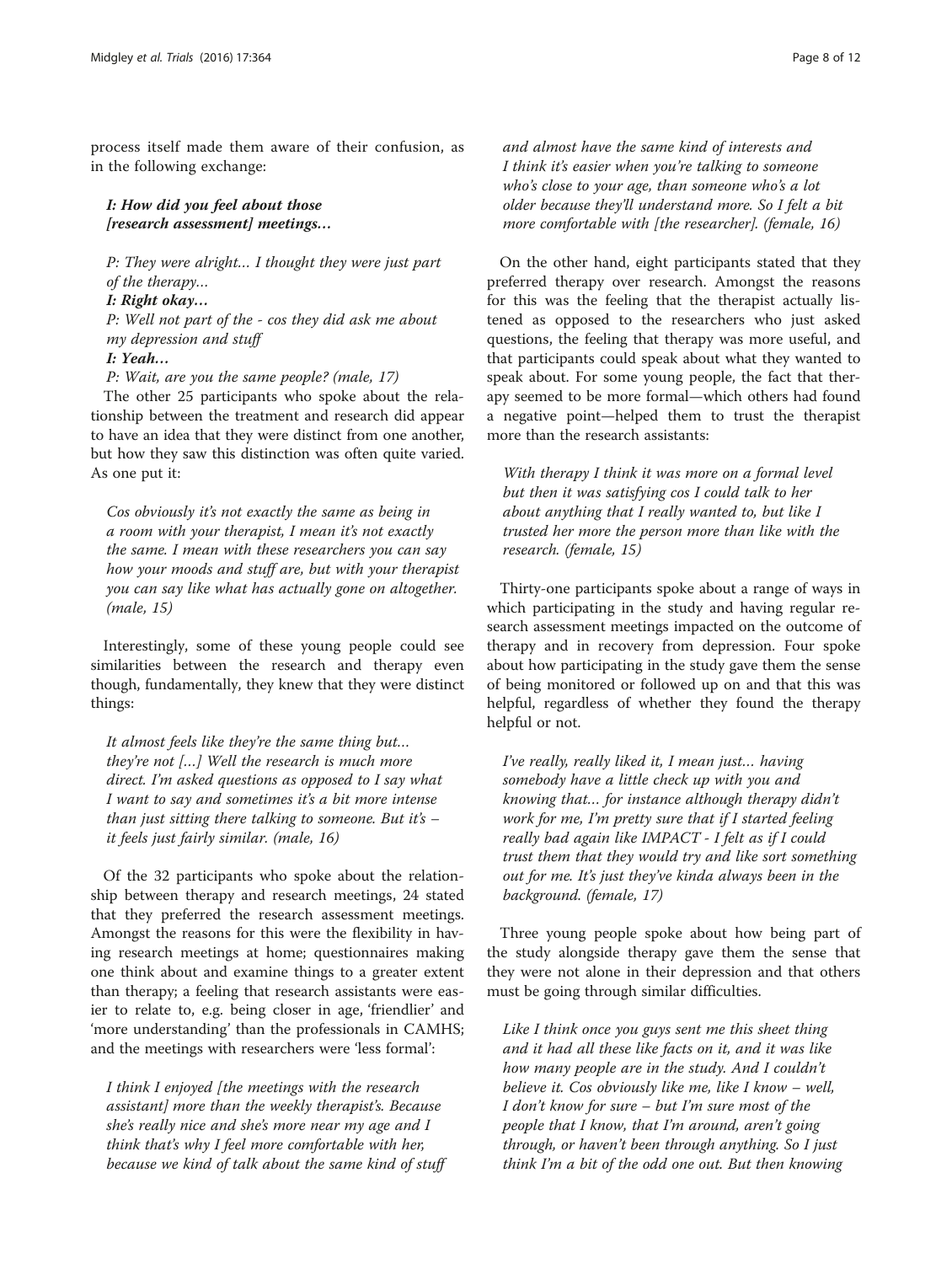that so many other people in the country that are going through it, it makes it makes you feel a little bit less…weird. (female, 16)

Three young people also spoke about how participating in the study helped them to attend all therapy sessions either as a result of the knowledge that therapy was time-limited or because it helped them to become aware of the progress that they were making:

I think because of the study there's more structure to it, like I knew that it was only gonna be like 20 [sessions], and I knew when I'd be meet - there was just more, it was just more structured so I knew like how long I had... (female, 16)

There was a range of other ways in which adolescents felt that participating in the study had positively impacted on the outcome of their depression. Fifteen young people reported finding the opportunity to talk about their difficult experiences in the research assessment meetings as a positive or helpful aspect of the study:

I mean these little sessions were helpful in a way that I could…talk about most things, whereas I don't really talk about any of this stuff with anyone else … they were helpful in that sort of way. (male, 17)

On the other hand, 24 young people felt that participation in the study did not have an effect on the outcome of their therapy. Eleven of these stated that they simply felt that participation did not have an effect, partly because they would have gone to therapy anyway:

I don't think it made any difference, because I was going to therapy anyway, so, I didn't realise I was part of a study. Well it's not that I didn't realise it's that I just, forgot about it. (female, 13)

A further 12 young people stated that their participation in the study did not come up in therapy, and this seemed to imply that because it did not come up in therapy, it did not have an impact on their outcomes.

#### **Discussion**

This study aimed to investigate adolescents' experiences of participating in an RCT. More specifically, the aim was to explore three areas in relation to the participant experience: motivation to participate, whether or not participation was found to be acceptable and what affected this, and whether and how participation had impacted on their experience of therapy and therapeutic change.

Regarding reasons for participating, Ferguson [\[21](#page-11-0)] reported that most adult patients do not feel they have a 'moral duty' to agree to take part in clinical trials, whereas McCann, Campbell and Entwistle [\[22](#page-11-0)] suggest that decisions to do so are often altruistic. McCann et al. highlighted the willingness to contribute towards furthering scientific knowledge as a major reason, but noted that this is best understood as a form of 'conditional altruism', as patients also hope that they will benefit themselves. This is consistent with the findings of our study, where a significant proportion (43 %) suggested that helping others and contributing to wider understanding was their main motivation for participating in the trial. Other reasons (such as the hope of getting quicker access to treatment, or simply because the research sounded interesting) might indicate a hope for more personal gain, but as with the findings of McCann et al. [[22\]](#page-11-0) regarding adults, these different motivations are not contradictory, and it may well be that a form of 'conditional altruism' was also characteristic of most young people.

To what degree their consent to participate can be considered fully informed, however, is questionable, as considerable levels of confusion existed among our participants about what a randomised clinical trial entails. The proportion of those who demonstrated understanding (45 %) was hardly different from those who appeared not to understand (43 %), with specific problems reported by a fair number of adolescents regarding their understanding of the process of randomisation or the difference between what was being offered in the three treatment arms. These findings mirror the results of studies on adult samples with similar rates of the 'therapeutic misconception' [\[23](#page-11-0)]. In a qualitative interview study on middle-aged and older men with somatic prostatic diseases, most participants recalled major aspects of trial design, including the involvement of chance, but most also held other co-existing views about their treatment allocation like fate and individualised allocation [[24\]](#page-11-0). A similar struggle to recall the details of the study was reported for a sample of patients on anti-psychotic medication [\[25](#page-11-0)]. In this study the confusion about trial processes and aims might have been due to difficulties recalling details of the informed consent that they were given weeks or months ago. Another possible explanation might be that some young people did not fully understand the study details in the first place, possibly as a result of their depression, which is often accompanied by difficulties with concentration [\[13\]](#page-11-0).

Yet despite their limited understanding of the trial, having taken part in the IMPACT study the vast proportion of adolescents (93 %) found that it had been generally acceptable. In some cases this was because they had positively valued what taking part in the research had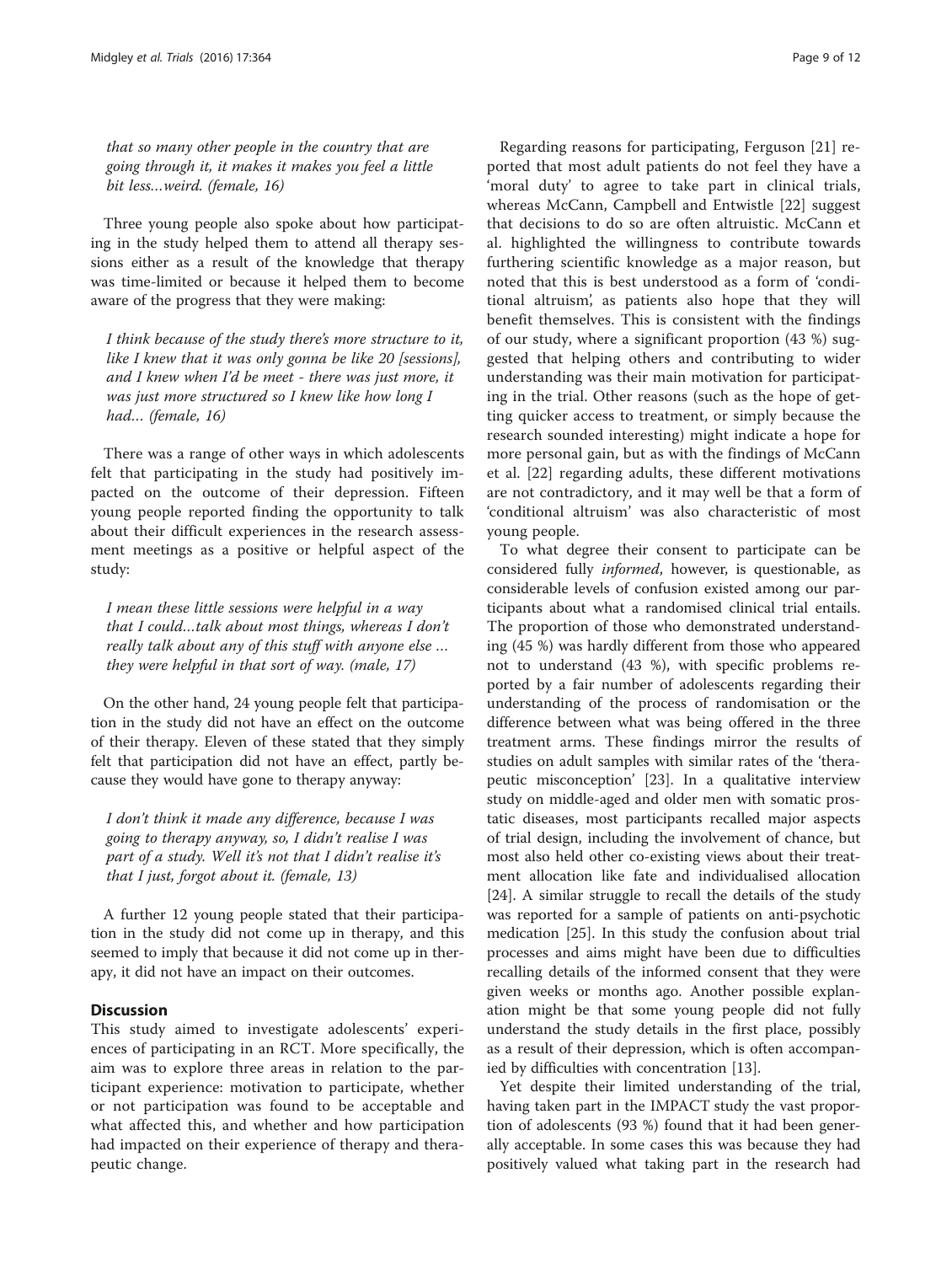provided (e.g. helping them to reflect on progress or making them feel less isolated), but by far the greatest reason was because they had valued the relationships that they had formed with the research assistants who had undertaken the assessment meetings and were 'the face' of the study. The fact that these research assistants were friendly, flexible and engaging was key to the young people finding the study as a whole acceptable. Nevertheless, there were elements of the research with which they were not entirely happy. Whilst some elements were merely 'awkward' (such as the recording of therapy sessions), the greatest dissatisfaction was with the research questionnaires, which many young people felt to be overly time consuming, repetitive and in certain respects not meaningful. In some cases, this appears to have had a significant impact on the validity of the data produced, as some young people reported lacking the motivation to meaningfully respond to the questions.

These findings are consistent with studies examining the acceptability of trial design for adults in psychological therapy studies (e.g. [[25](#page-11-0)–[29](#page-11-0)]). For example, the young women with post-partum depression treatment in a study by Le et al. [\[28\]](#page-11-0) spoke about finding questionnaires a helpful way to reflect on their own experiences. Furthermore, the young women formed relationships with the research team, which helped them to deal with feelings of isolation. Likewise, the young adults in a trial on social recovery CBT [\[4](#page-11-0)] generally reported quite high levels of acceptance regarding trial participation, although some aspects of the trial were criticized; for instance, some questions on the questionnaires were experienced as intrusive. Similar to the current study, the flexibility of the research assistants was an important aspect of acceptability.

The question of to what extent being part of the research impacted on the participants' depression itself is a complex one, especially in a trial where the intervention is a 'talking therapy', which in some way has similarity to sitting down and speaking to a researcher. Our study suggests that a considerable minority of adolescents were confused about the difference between the research and the therapy or saw them as two aspects of the same thing. Interestingly, a considerable proportion of young people directly compared their experience of therapy with their meetings with the research assistants, sometimes preferring the latter because they were 'friendlier', 'more flexible' and the researchers were more like a peer than an adult. Clearly taking part in the research study did impact on their well-being—mostly in positive ways—such as reducing the sense of isolation or giving the young people an opportunity to reflect on the progress they had made. Although this is encouraging because it suggests that participating in an RCT of this sort was generally a positive experience for these young people, it does raise questions about the external validity of the findings and whether participating in the trial itself may have had a therapeutic impact.

Implications of the study for clinical trials evaluating the effectiveness of psychological therapies with adolescents Although caution is required in generalizing these findings to other research settings, our study suggests the following:

- As with adults, a range of reasons explain why the young people have agreed to take part, but in most cases, a form of 'conditional altruism' exists; that is, they feel that taking part will help other people, but they also hope that it may have a range of benefits for themselves such as accessing treatment faster or receiving a more high-quality intervention.
- Despite the under-representation of adolescents in clinical trials generally, when adolescents do take part in a clinical trial evaluating the effectiveness of psychological therapies, most young people generally find the experience acceptable.
- Factors that contribute to trial participation being acceptable include the opportunity to reflect on the changes they have made by routinely reviewing their progress and the fact that research assistants were friendly, flexible and worked hard to engage with the young people. Clearly, recruiting highly motivated research assistants and giving them appropriate training and support to undertake this task is essential if a trial of this sort is to be successful.
- Conversely, asking young people to fill in questionnaires that are repetitive or time consuming or that ask questions that do not seem relevant is likely to have a negative impact on their willingness to participate in clinical trials. Despite some concerns among psychotherapists, the recording of therapy sessions did not appear to be a major obstacle for the young people in the study.
- Despite the general acceptability, greater effort needs to be made to ensure that consent to participate is truly informed. In particular, helping young people to understand what the different interventions involve and how the process of randomisation takes place may lead to a more fully informed consent process in clinical trials. Considering the role of the member of the research team taking informed consent seems relevant here. Helping those young people who seem to be struggling with understanding, on a case by case basis, may be an important start. It may also be that information sheets are not always fit for purpose, as there can be a requirement to include large amounts of information, even at the expense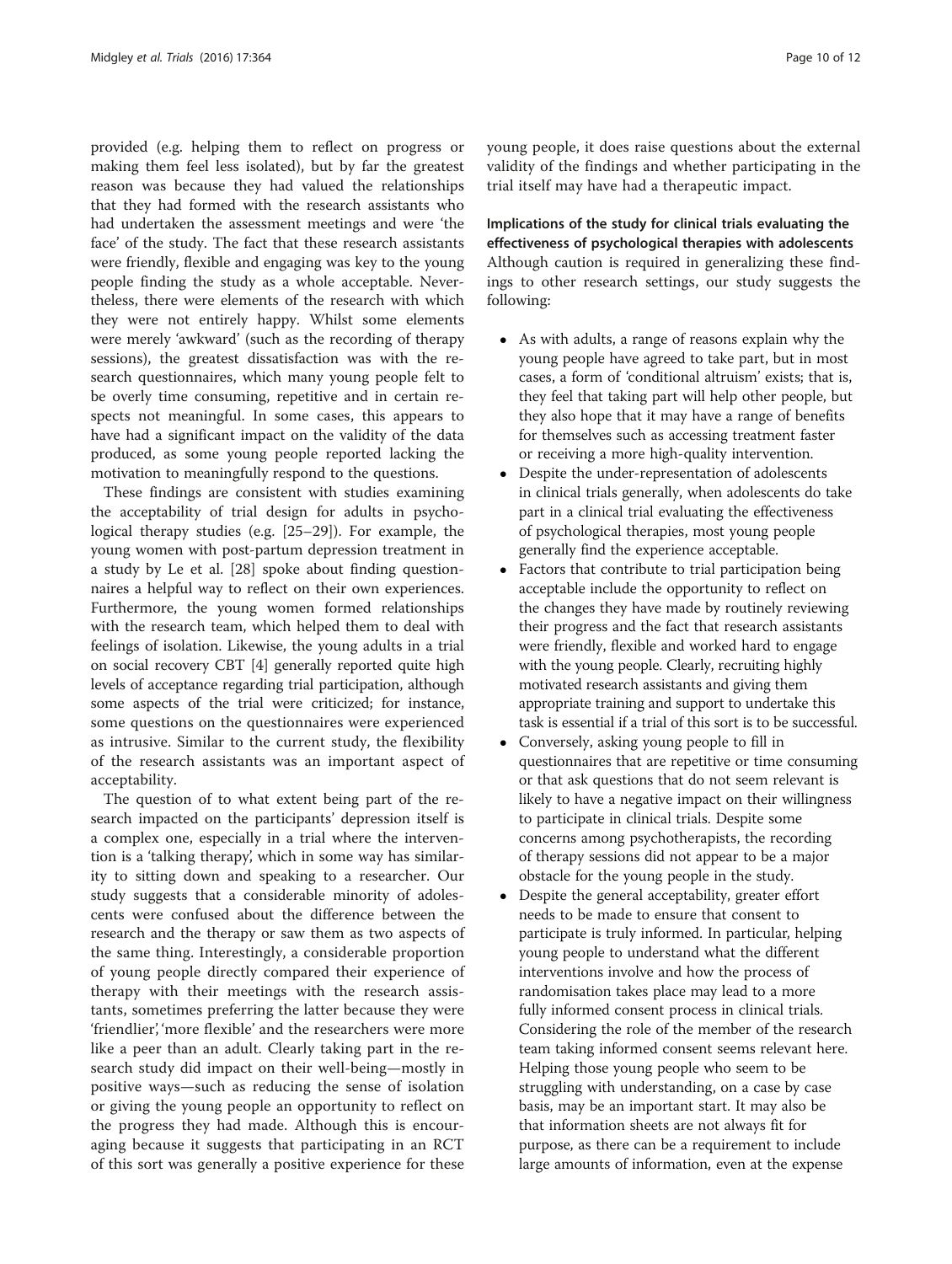of making the information engaging and accessible. Including young people in the design of information sheets and developing innovative methods of explaining studies, rather than relying on more traditional patient information sheets, may be an important element of achieving this. For example, using interactive smart technology such as tablets to deliver the study information and take informed consent might help young people to engage with the information more fully. Some concerns also exist about the external validity of trial findings in the light of the findings of this study. In particular, where questionnaires are felt not to be meaningful, young people may not be filling them in carefully or truthfully. Likewise, the fact that the young people reported quite positive experiences of meeting with research assistants to review their progress also suggests that elements of the research protocol may have themselves been therapeutic, potentially distorting the findings of the study regarding clinical effectiveness. More caution may be needed in interpreting the effects of RCTs of psychological therapies, which are often considered the gold standard form of assessing clinical effectiveness, given the potential impact of the method itself on treatment outcomes.

#### Strengths and limitations of the study

The study reported here is one of the first to focus on the experience of young people taking part in a clinical trial evaluating the effectiveness of psychological therapies. The relatively large sample size, as well as findings based on in-depth interviews in which the young people had the opportunity to identify their own priorities and speak about what they considered to be most significant, add to the external validity of the study. This highlights the strengths and benefits of using qualitative research methods rather than pre-defined questionnaires or other methods of quantitative data collection.

Nevertheless, this study only included those who had already agreed to participate in the clinical trial, so some of the barriers to participation or reasons why young people might have chosen not to participate could not be identified. In addition, the adolescents who took part in the sub-study were only from one of the regions that were involved with the IMPACT study, so their experiences may not have reflected the experience of young people based in other regions, who also took part in this clinical trial. In addition, although the use of openended interviews had a number of benefits (especially in terms of allowing the young people to determine which aspects of participating in the study mattered to them), it did mean that the participants in the study were not all systematically asked about each element of

trial participation (decision to join, understanding of the trial procedures, experience of participating, and impact on outcomes). For this reason, it was not always possible to give the exact proportions of young people who may have held various viewpoints. In particular, when topics were not mentioned by a particular participant, it is hard to say whether this reflects the fact that the topic was not important to them or whether they simply did not think to speak about it. As such, the current study is best seen as a preliminary exploratory study that has identified a range of experiences and views that adolescents could have when taking part in a clinical trial of this sort. Further research (e.g. using a standardized questionnaire) could build on this to systematically assess how common or uncommon such views are.

#### Conclusions

This study highlights the importance of giving young people who participate in clinical trials the opportunity to report on their own experience of taking part. In doing so, there are opportunities to better understand what motivates young people to take part; what makes such participation more or less acceptable; and to explore the impact of the trial participation itself on the clinical outcomes being evaluated. This study suggests a number of factors that need to be considered when designing trials of psychological therapies with young people and suggests that caution must be taken in the interpretation of trial outcomes, given the impact of the research framework itself.

#### Abbreviations

BPI, Brief Psychosocial Intervention; CAMHS, Child and Adolescent Mental Health Service; CBT, cognitive behavioural therapy; ETI, Expectations of Therapy Interview; FA, framework analysis; IMPACT, Improving Mood through Psychoanalytic and Cognitive-Behavioural Therapy; RCT, randomised controlled trial; STPP, short-term psychoanalytic psychotherapy

#### Acknowledgements

This study was funded by the Monument Trust. We thank our colleagues who are working on, and the young people who took part in, the IMPACT study, as well as the other members of the IMPACT-ME team, including Sally Parkinson, Flavia Ansaldo, Emily Stapley and Virge Eatough.

#### Authors' contributions

NM conceived the study, participated in its design and coordination and worked on drafting the manuscript. DI carried out the qualitative analysis and helped to draft the manuscript. KW carried out the qualitative analysis and helped to draft the manuscript. MT participated in the study design and coordination and helped to draft the manuscript. All authors read and approved the final manuscript.

#### Competing interests

The authors declare that they have no competing interests.

#### Consent for publication

Written informed consent was obtained from the participants for publication of their individual details in this manuscript. The consent forms are held by the authors and are available for review by the Editor-in-Chief.